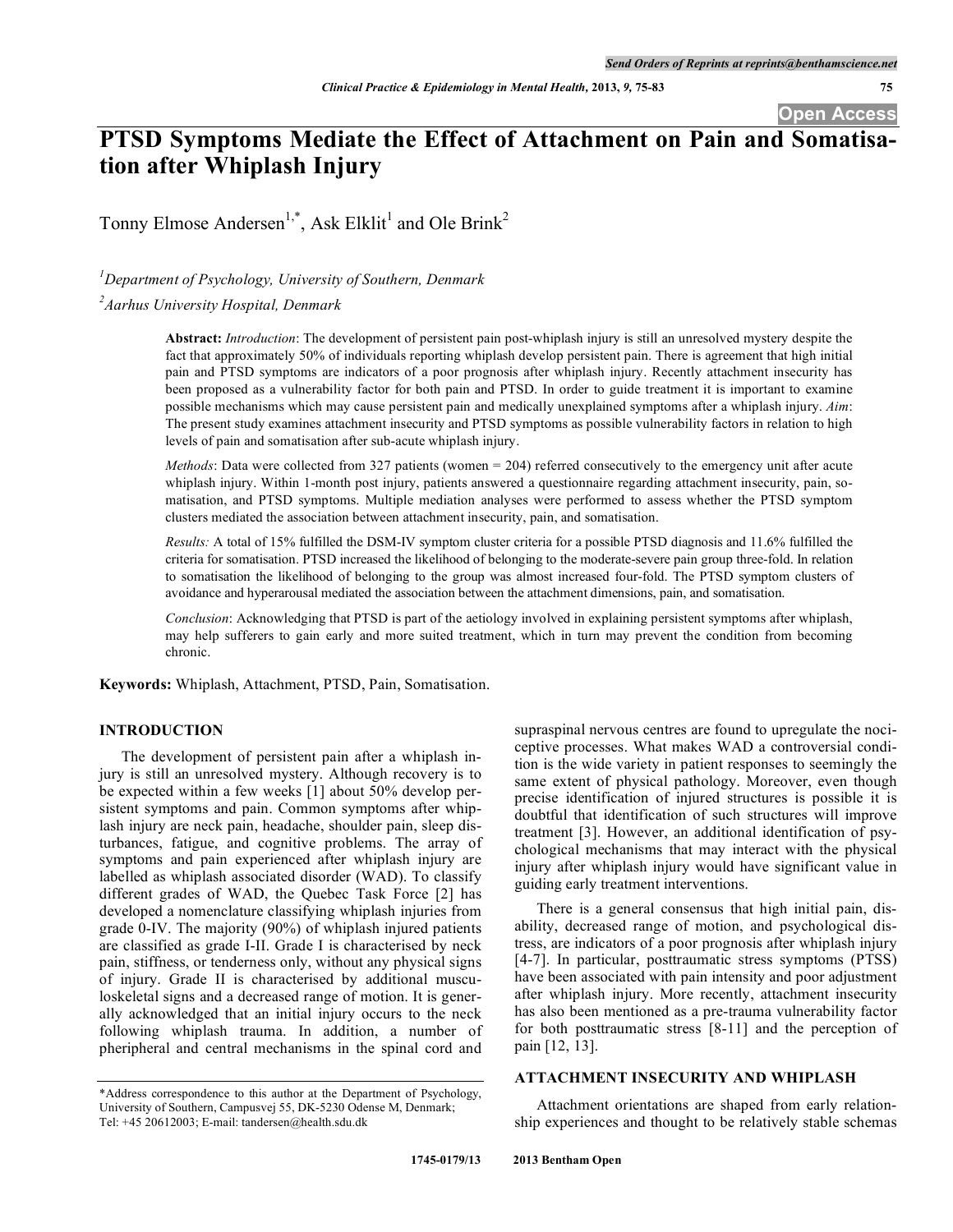through life. They are described as complex internal 'working models' of the 'self' and 'others', which affect the way we perceive threats, regulate emotions, and respond to stressors [14]. Adult attachment orientations can be characterised along two dimensions: attachment anxiety (worry over the availability and positive regard of others) and attachment avoidance (discomfort with closeness and dependence on others). The combinations of the two dimensions define four attachment styles. Individuals with both low levels of attachment anxiety and attachment avoidance are characterised as securely attached. Individuals with high levels of attachment anxiety and low levels of avoidance are characterised as preoccupied (with attachment) and individuals with both high levels of attachment anxiety and avoidance are characterised as fearful. Finally, individuals with low levels of anxiety and high levels of avoidance are characterised as dismissing [15]. Attachment insecurity may contribute to posttraumatic stress, pain, and somatisation in several interrelated ways. Attachment anxiety is associated with hyperactivating strategies such as, catastrophizing, hypervigilance, prolonged emotional distress, and excessive dependence on others [16]. Attachment avoidance is associated with deactivating strategies such as underestimation of threats, avoidance of threat related cues, and underutilising social support [16, 17].

Increasing evidence has linked attachment insecurity to chronic pain conditions [for a review see [13], PTSD (for a review see [16]) and number of somatic symptoms reported in various samples of patient groups and healthy adults [18- 21]. In particular, attachment anxiety has been associated with a wider range of health conditions, pain, and somatisation [22,24]. In a review, Meredith and colleagues [13] propose a heuristic model explaining how attachment insecurity may affect the experience of pain via different psychological mediators, such as self appraisals, emotional states and coping strategies. However, the causal mechanisms between attachment insecurity and the experience of pain and somatisation are still an under-investigated area. In particular, deficits in affect regulation and difficulties differentiating emotional arousal from other bodily sensations have often been raised as important mechanism [10, 17, 22-23]. The preoccupied and fearful attachment styles (high attachment anxiety) have both been associated with hypervigilance to interoceptive sensations leading to misinterpreting neutral bodily sensations as a potential threat [21, 24, 25]. Moreover, individuals with high levels of attachment anxiety are believed to be more likely to report somatic symptoms as a consequence of their tendency to focus on negative affect. Conversely, individuals with high levels of attachment avoidance do not focus on negative affect, as a result they tend to underreport somatic symptoms [26]. In a large study of female medical patients (*n*=701) Ciechanowski and colleagues [21] found that individuals with a preoccupied or fearful attachment style reported significantly more somatic symptoms compared to women with a secure or dismissing attachment style. This association remained significant even after adjusting for concurrent depression. The most robust associations found are often between attachment insecurity and various forms of psychological distress, in particular depression and anxiety disorders, which may mediate the association between attachment, pain, and somatisation [16, 27, 28].

#### **PTSD AND WHIPLASH**

In comparing patients with WAD grade I-II who also experience PTSD compared to those with WAD grade I-II who do not experience PTSD, the former report a higher level of pain and more somatic symptoms compared to the latter [19, 22, 29, 30]. The higher level of symptom reporting may be attributed to elevated levels of anxiety and avoidance behaviors. In addition, direct sensitisation to pain (hyperalgesia) may develop as a consequence of the traumatic experience and prolonged distress [19, 30, 31]. In whiplash accidents where pain is part of the trauma, sensitisation to pain may also develop because pain serves as a reminder of the traumatic experience [32]. Recently it has been demonstrated that mutual maintenance of PTSD and persistent pain existed in the early aftermath of an accident [33]. In particular, the severity of hyperarousal symptoms has been associated with the development of persistent symptoms after whiplash [6, 34]. It has also been reported that, even up to 5-years postinjury, PTSD symptom clusters hyperarousal and avoidance have been associated with pain, somatisation, and disability [19].

Furthermore, cognitive and behavioural avoidance of traumatic memories have been linked to increased stress response and somatoform disorders [23]. In a large prospective population study, Andresky and colleagues [35] found that PTSD was the psychiatric disorder most associated with somatisation and medically unexplained pain. In addition, a study of Gulf War veterans, showed that those with PTSD, displayed significantly more physical symptoms compared to controls without PTSD [36]. In particular, hyperarousal symptoms have been associated with physical health concerns [37]. Indeed, even in cases were the PTSD symptoms had resolved, high levels of somatisation were still present. This indicates that PTSD may be part of the aetiology of somatisation, also affecting other mechanisms that maintain somatisation [10].

#### **AIMS AND HYPOTHESES**

The present study examined attachment insecurity and PTSD symptoms as possible vulnerability factors in relation to high levels of pain and somatisation after sub-acute whiplash injury.

**Hypotheses.** We predicted that the attachment dimensions (avoidance and anxiety) were positively associated with pain, somatisation, and PTSD symptom clusters. In addition, we predicted that the association between the attachment dimensions, pain, and somatisation would be mediated by the PTSD symptom clusters, with hyperarousal being the strongest mediator. Furthermore, we predicted that those fulfilling the DSM-IV criteria for the three PTSD symptom clusters were increasingly at risk of having moderate to severe pain and high levels of somatisation.

#### **METHODS**

#### **Participants**

A cross-sectional cohort design was used to assess patients after sub-acute whiplash trauma. Data were collected from July 2009 to December 2010. In the time period 327 patients (women = 204) were referred consecutively to the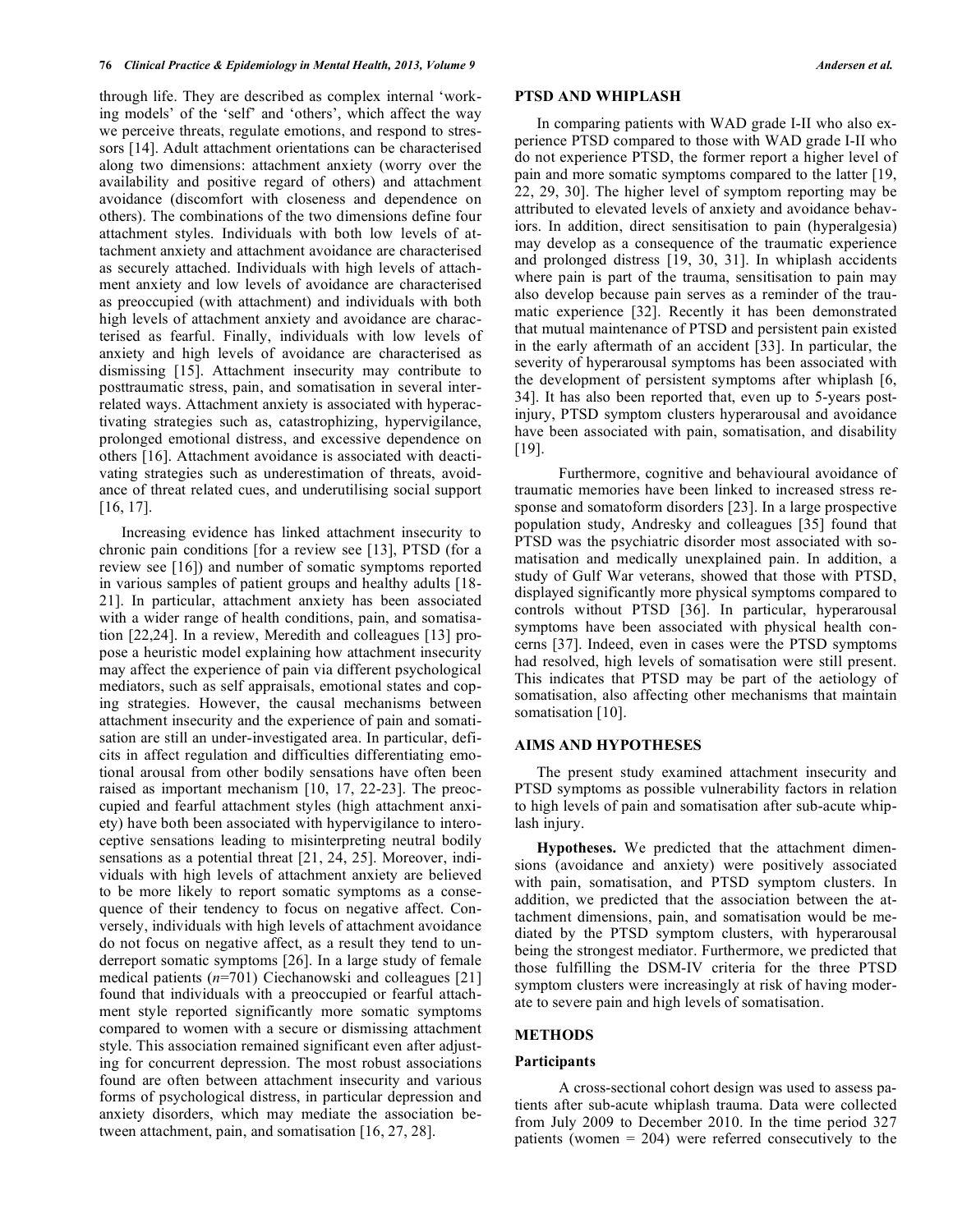| Variable             |                              | $N = 327$      | $\frac{0}{0}$ |
|----------------------|------------------------------|----------------|---------------|
|                      | Mean years                   | 36.5           |               |
| Age                  | (SD)                         | (13.7)         |               |
| Gender               | Male                         | 123            | 37.6          |
|                      | Female                       | 204            | 62.4          |
| Marital status       | Single                       | 79             | 24.2          |
|                      | Married/de facto             | 227            | 69.6          |
|                      | Divorced                     | 18             | 5.5           |
|                      | Widowed                      | $\overline{2}$ | 0.6           |
|                      | Basic school mean years      | 10.8           |               |
| Education            | (SD)                         | (2.3)          |               |
|                      | Further education mean years | 3.7            |               |
|                      | (SD)                         | (2.5)          |               |
| Current employment   | Full time                    | 137            | 41.9          |
|                      | Part time                    | 11             | 3.4           |
|                      | Unemployed                   | 22             | 6.7           |
|                      | Retired                      | 15             | 4.6           |
|                      | Student                      | 60             | 18.3          |
|                      | Other                        | 29             | 8.9           |
| Accident             | Injured in the traffic       | 252            | 77.1          |
|                      | Other minor injuries         | 163            | 49.8          |
| Cut-off criteria     | <b>PTSD</b>                  | 49             | 15.0          |
|                      | Somatisation                 | 38             | 11.6          |
| Moderate-severe pain | VAS mean score $> 4.5$       | 115            | 35.2          |
| Pre-injury           | Chronic pain                 | 47             | 14.4          |

**Table 1. Demographic Details and Descriptive Information for Categorical Variables**

emergency unit after acute whiplash injury. For demographic details see Table **1**. All patients had whiplash grade I-III (Quebec task force: [2]). Most had WAD grade I-II (95%). Head injury and unconsciousness as well as other serious injuries lead to exclusion from the study. Within one-month post injury (median 19 days), patients answered a questionnaire regarding attachment, pain, somatisation, depression, and PTSD symptoms. During the intake period, 578 questionnaires were dispatched. Questionnaires were not sent to accident victims under 18 years of age. A total of 327 (57%) initial questionnaires were returned.

#### **Measures**

Attachment security was measured with the Revised Adult Attachment Scale (RAAS; [38]). RAAS is an 18-item self-report scale, on which participants rate statements about how they function and feel in a relationship with a partner, someone close, and people in general on a 5-point Likert scale;  $1 = not at all characteristic, 5 = very characteristic.$ The scale is two-dimensional; (1) items on closeness and dependency are merged into one dimension "Avoidance" (α  $=$  .78), and (2) an "Anxious" attachment dimension ( $\alpha$  = .80).

Attachment security is defined by a combined score, below midpoint  $($   $\leq$  36) on the avoidance dimension and a score below midpoint (< 18) on the anxious dimension. Attachment insecurity is defined as a combined score, above midpoint  $($ 36) on the avoidance dimension and/or a score above midpoint (> 18) on the anxious dimension. Cronbach's alpha for the total scale ( $\alpha$  = 85).

The Trauma Symptom Checklist — Revised (TSC-R; [39]) was used to measure somatisation. The somatisation scale consists of 10 items measuring the presence of medically unexplained somatic symptoms on a 4-point Likert scale (1 = never, 4 = always). Cronbach's alpha for the total scale was  $= .85$ . According to the DSM-IV [40] a diagnosis of a somatisation disorder applies to patients with a history of at least eight different medically unexplained symptoms: pain in at least four different sites of the body, two gastrointestinal symptoms, one sexual symptom, and one pseudoneurological symptom. A less restrictive criteria has been used in research i.e., defining somatisation as the endorsement of four somatoform symptoms in men and six in women [35]. The level of somatisation was both measured on a continuum and by the criteria of at least four somatic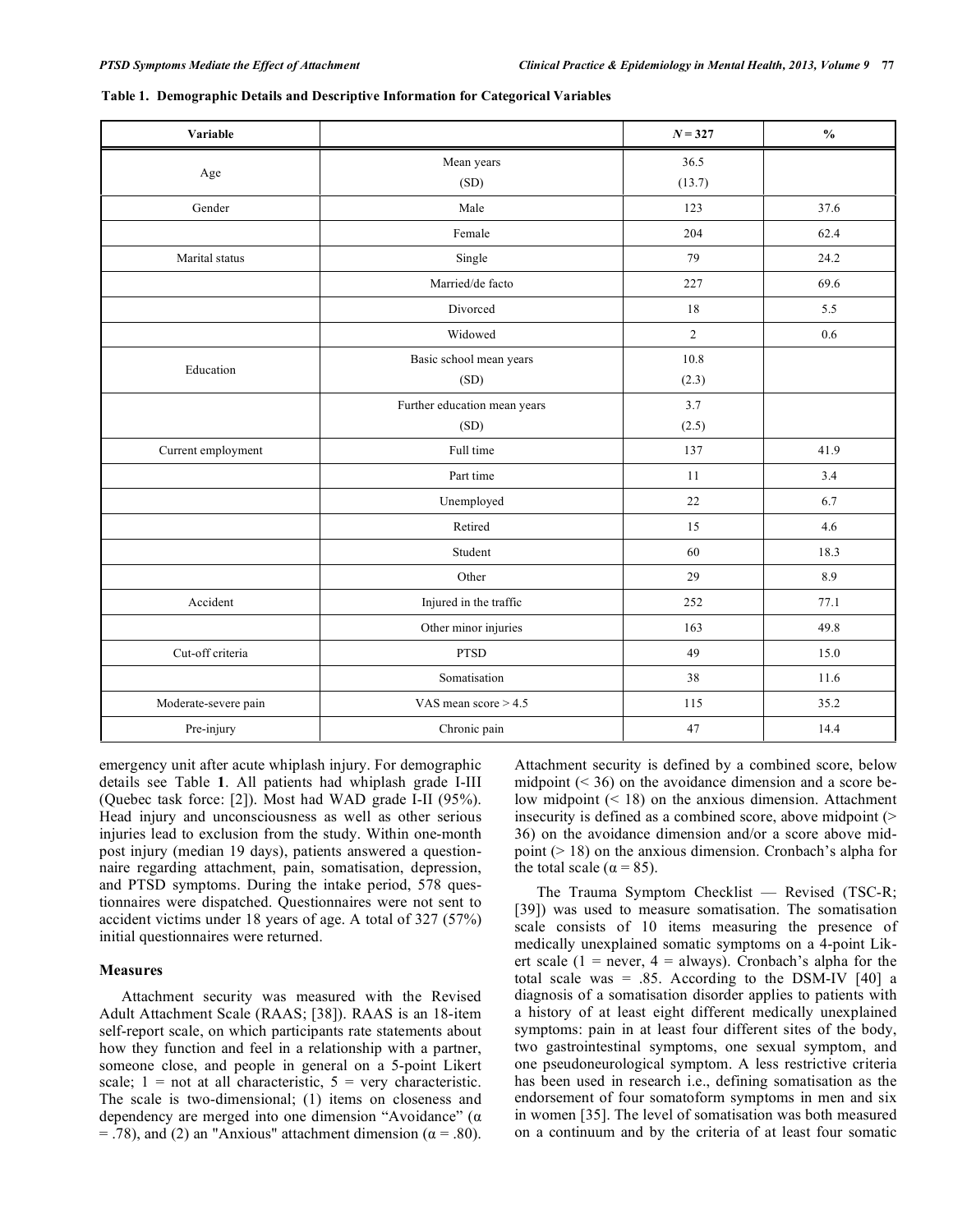

**Fig. (1).** Attachment dimensions, pain, somatisation and mediators.

*Note:* Four separate models were estimated, a model for each dependent variable (pain and somatisation) with each independent variable (attachment avoidance and anxiety).

symptoms for men and six for women. An item was endorsed if the score was  $\geq 3$ .

To measure the severity of PTSD symptomotology we used The Harvard Trauma Questionnaire part IV (HTQ; [41]). The HTQ consists of 16 items on a 4-point Likert scale  $(1 = not at all, 4 = very often)$ . The items relate to the three core clusters of PTSD in the DSM-IV: avoidance (7 items, α = .83), intrusion (4 items,  $\alpha$  = .81), and hyperarousal (5 items,  $\alpha$  = .82). Following the DSM-IV, a PTSD diagnosis was proposed if participants reported at least one intrusive symptom, three avoidance symptoms, and two hyperarousal symptoms. An item was deemed to be positively endorsed if the score was  $\geq$  3. The HTQ self-report measure of PTSD has an 88% concordance rate with interview based estimates of PTSD [41]. The internal consistency, measured by Cronbach's alpha, was excellent (total  $\alpha$  = .92).

Pain intensity was measured as the average score of four visual analogue scales (VAS; [42]). Each scale measured pain intensity on a 10 cm horizontal line ranging from 0 (no pain) to 10 (the worst possible pain). Patients marked their answers on each line corresponding to their pain now, their highest level of pain, their lowest level of pain, and finally their average pain over the past week. Moderate-severe pain vas defined as a mean VAS score > 4.5. Internal consistency measured by Cronbach's alpha was excellent ( $\alpha$  = 93).

To assess the level of depressive symptoms, we used the Hospital Anxiety and Depression Scale (HADS; [43]). The scale consists of 14 items, seven relating to anxiety (HADS-A) and seven to depression (HADS-D), with responses ranging from 0 (no symptoms) to 3 (maximum impairment). In the present study we only used the subscale of depression. A cut-off score of  $\geq 8$  was used in order to include all possible cases of depression, as suggested by [43]. Internal consistency measured by Cronbach's alpha was excellent ( $\alpha$  = .87).

#### **Statistical Analysis**

Prior to data analysis, the data were screened for errors and missing values. The percentage of missing values was small (0.0- 4.9%). The Expectation Maximization algorithm was used to impute missing data [44]. All analyses were conducted in SPSS version 19.0. Multiple mediation analyses were performed using the approach proposed by Preacher and Hayes [45]. This approach has high statistical power which is often raised as a concern when using the Sobels test, unless the sample size is very large. The model was specified and estimated using the Preacher and Hayes [45] macro for SPSS 19 based on maximum likelihood estimation and 5000 bootstrap draws. The analysis estimated the direct effect of the attachment dimensions on pain and somatisation and the indirect effect mediated by the three PTSD symptom clusters. The multiple mediator model is presented in Fig. (**1**). The following terms are used for the different pathways: the "total effect" is the relationship between the attachment dimensions and pain and somatisation (path c); the "indirect effect" is the effect of the attachment dimensions on pain and somatisation via the mediators (a\*b); the "direct effect" is the effect of the attachment dimensions on pain and somatisation adjusted for the mediators (c'). The strength of the mediation is represented as the difference in the estimated path c and path c'. Full mediation is evident when path c is statistically significant, but becomes non-significant after adjusting for the mediators. The percentage mediated by each mediator is calculated as 1- (c'/c).

Logistic regression was used to determine the likelihood with which participants, who fulfilled the DSM-IV criteria for the three PTSD symptom clusters, would report moderate to severe pain and somatisation according to the cut-off criteria used [35].

### **RESULTS**

#### **Mediation Attachment on Pain**

The total effect (c) between both attachment dimensions (avoidance and anxiety) and pain were positive and statistically significant; avoidance  $(B = .08, S.E. = .02, p < .001)$ , anxiety ( $B = .08$ ,  $S.E. = .03$ ,  $p < .01$ ), with no mediators in the model. When the effects of the mediators were included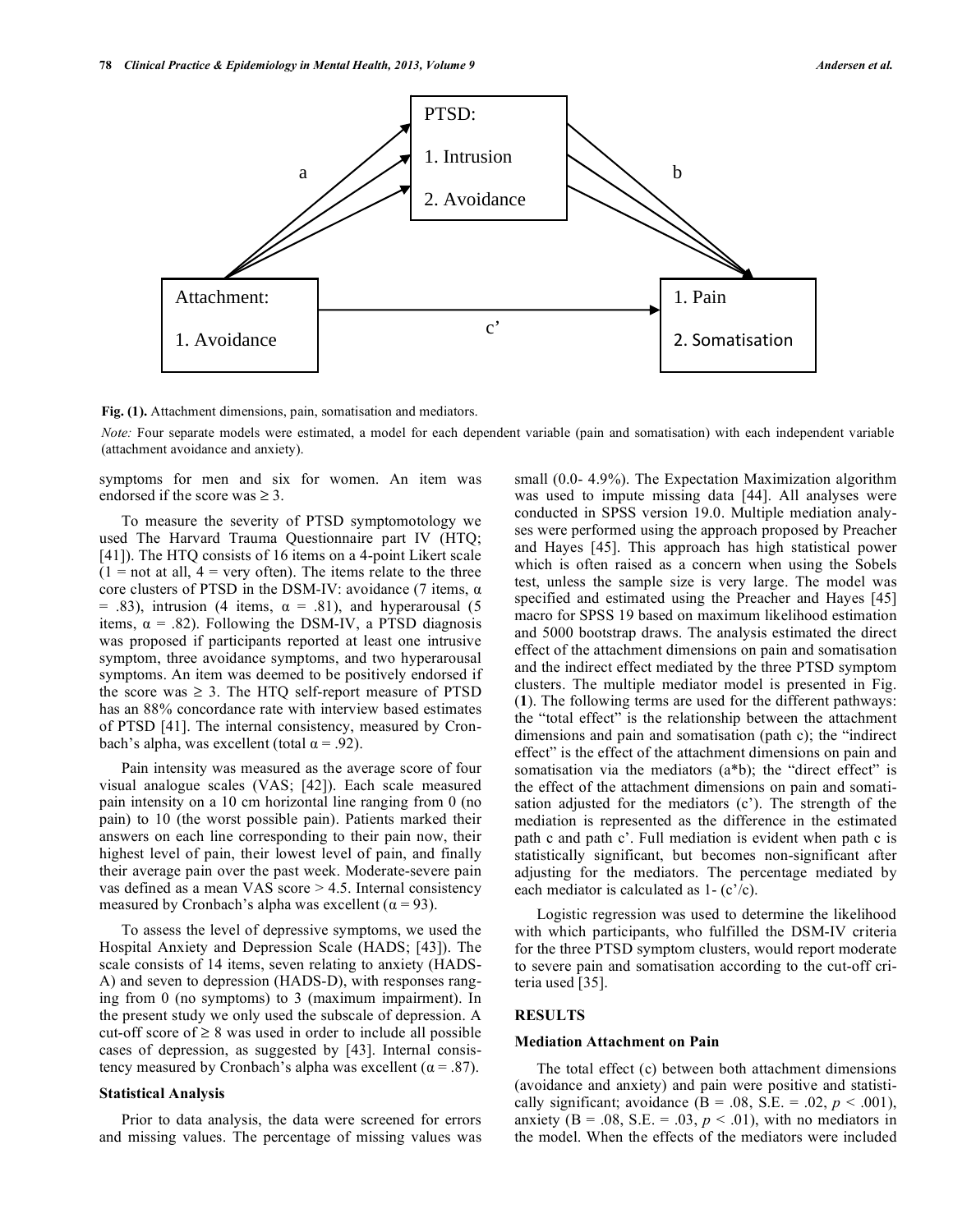#### **Table 2. Coefficients for the Mediation Models of the Attachment Dimensions on Pain and Somatisation**

|                             |                              | Pain          | <b>Somatisation</b> |               |  |  |  |  |
|-----------------------------|------------------------------|---------------|---------------------|---------------|--|--|--|--|
| <b>Attachment-Avoidance</b> | Path a $(SE)$                | Path $b(SE)$  | Path a $(SE)$       | Path $b(SE)$  |  |  |  |  |
| <b>Mediator</b>             |                              |               |                     |               |  |  |  |  |
| Intrusion                   | $0.08*(.02)$                 | $-0.02$ (.06) | $0.08*(.02)$        | $-0.33*(.10)$ |  |  |  |  |
| Avoidance                   | $0.20*(.03)$                 | $0.11*(0.04)$ | $0.20*(.03)$        | $0.37*(.07)$  |  |  |  |  |
| Hyperarousal                | $0.18*(.03)$<br>$0.26*(.05)$ |               | $0.18*(.03)$        | $0.90*(.07)$  |  |  |  |  |
| Attachment-anxiety          |                              |               |                     |               |  |  |  |  |
| <b>Mediator</b>             |                              |               |                     |               |  |  |  |  |
| Intrusion                   | $0.15*(.03)$                 | $-0.02(.06)$  | $0.15*(.03)$        |               |  |  |  |  |
| Avoidance                   | $0.33*(.04)$                 | $0.13*(.04)$  | $0.33*(.04)$        | $0.36*(.07)$  |  |  |  |  |
| Hyperarousal                | $0.28*(.04)$                 | $0.27*(.05)$  | $0.28*(.04)$        | $0.90*(.07)$  |  |  |  |  |

*Note*. *SE* = standard error

 $*_{p} < .05$ .

#### **Table 3. Indirect Effects (Mediated) of the Attachment Dimensions on Pain and Somatisation**

|                           | Pain                           |      |         |                  | <b>Somatisation</b>            |                       |      |                  |         |              |
|---------------------------|--------------------------------|------|---------|------------------|--------------------------------|-----------------------|------|------------------|---------|--------------|
|                           | <b>Product of Coefficients</b> |      |         | <b>BC 95% CI</b> | <b>Product of Coefficients</b> |                       |      | <b>BC 95% CI</b> |         |              |
| Attachment-avoidance      | <b>Point Estimate</b>          | SE   | Z       | Lower            | <b>Upper</b>                   | <b>Point Estimate</b> | SE   | Z                | Lower   | <b>Upper</b> |
| <b>Mediator (PTSD)</b>    |                                |      |         |                  |                                |                       |      |                  |         |              |
| Intrusion                 | $-0.00$                        | 0.01 | $-0.27$ | $-0.01$          | 0.01                           | $-0.03*$              | 0.01 | $-2.63$          | $-0.05$ | $-0.01$      |
| Avoidance                 | $0.02*$                        | 0.01 | 2.42    | 0.00             | 0.05                           | $0.08*$               | 0.02 | 4.11             | 0.04    | 0.12         |
| Hyperarousal              | $0.05*$                        | 0.01 | 4.30    | 0.03             | 0.07                           | $0.16*$               | 0.03 | 5.79             | 0.11    | 0.22         |
| <b>Attachment-Anxiety</b> |                                |      |         |                  |                                |                       |      |                  |         |              |
| <b>Mediator (PTSD)</b>    |                                |      |         |                  |                                |                       |      |                  |         |              |
| Intrusion                 | $-0.00$                        | 0.01 | $-0.38$ | $-0.02$          | 0.02                           | $-0.05*$              | 0.02 | $-2.95$          | $-0.10$ | $-0.02$      |
| Avoidance                 | $0.04*$                        | 0.02 | 2.76    | 0.01             | 0.08                           | $0.12*$               | 0.03 | 4.13             | 0.06    | 0.20         |
| Hyperarousal              | $0.08*$                        | 0.02 | 4.47    | 0.05             | 0.11                           | $0.25*$               | 0.04 | 5.92             | 0.17    | 0.34         |

*Note.*  $SE$  = standard error;  $BC$  = bias corrected;  $CI$  = confidence interval.

 $* p < .05$ 

in the model the direct path (c') turned non-significant; avoidance (B = .01, S.E. = .02,  $p > .05$ ), anxiety (B = -.03, S.E.  $= .02, p > .05$  which indicated full mediation. The mediators accounted for 61% of the total effect in relation to attachment anxiety and for 85% in relation to attachment avoidance. The unstandardized estimates for path (a) and path (b) from the mediation models are reported in Table **2**. The regression coefficients of the effects of both attachment dimensions on the hypothesised mediators; the PTSD symptom clusters (path a), were all positive and statistically significant. The effects of the mediators on pain (path b) were also positive and statistically significant with the exception of intrusion which was non-significant.

Table **3**. shows the indirect effects (a\*b) of the attachment dimensions on pain. The indirect effects associated with the mediating variables; the PTSD symptom clusters of avoidance and hyperarousal, were positive and statistically significant. The symptom cluster intrusion was nonsignificant. Overall, the PSTD symptom cluster hyperarousal was the strongest mediator. Moreover, the largest effects were found between attachment anxiety and the mediators (path a).

#### **Mediation Attachment on Somatisation**

The total effect (c) between both attachment dimensions (avoidance and anxiety) and somatisation were positive and statistically significant; avoidance (B = .27, S.E. = .04,  $p$  < .001), anxiety (B = .44, S.E. = .06, *p* < .001), with no mediators in the model. When the effects of the mediators were included in the model the direct path (c') was reduced, how-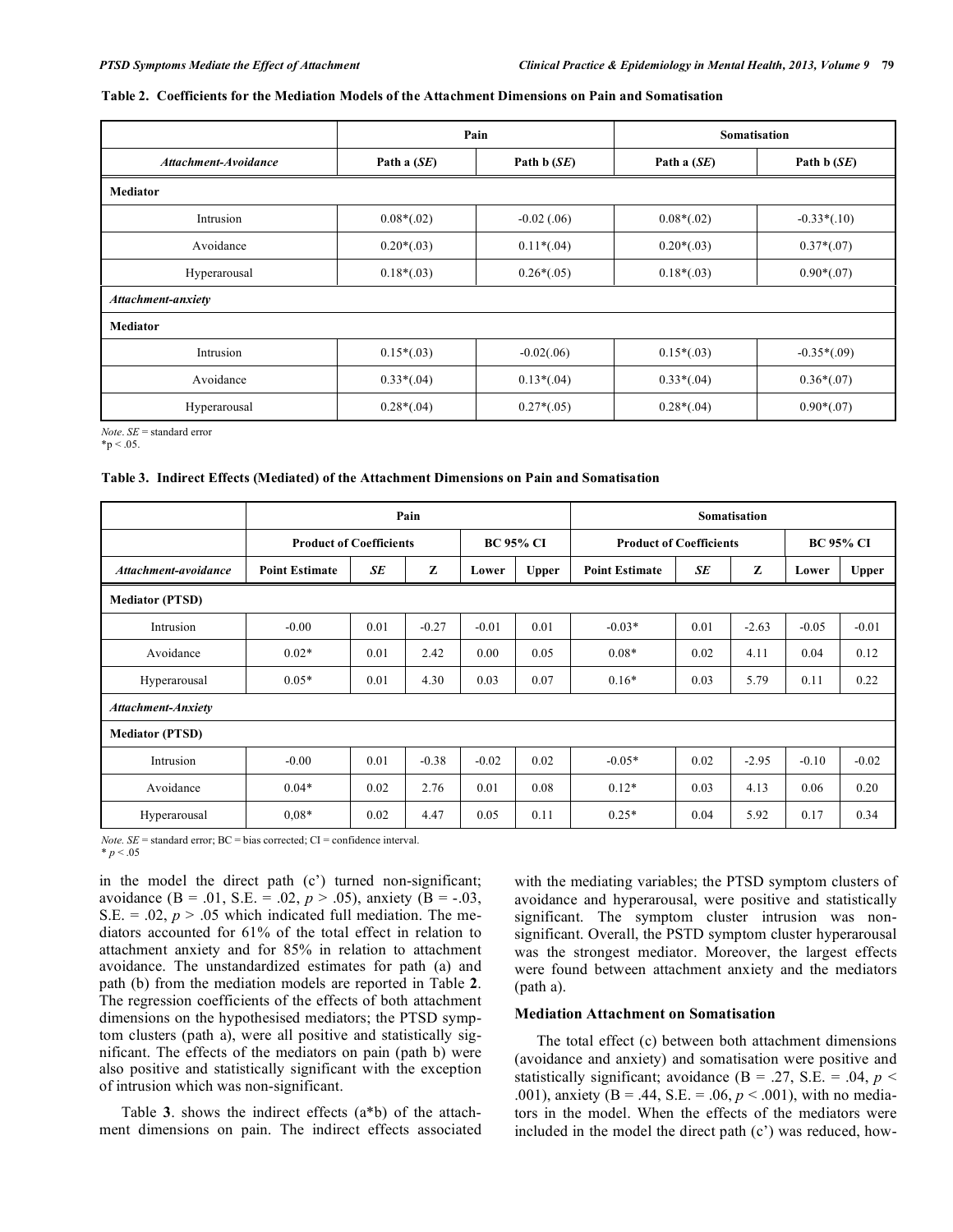| Variable            | Coefficient $(\beta)$ | S.E.  | Wald $\chi^2$ | P value | Odds ratio | 95% CI<br><b>Lower Upper</b> |        |  |  |
|---------------------|-----------------------|-------|---------------|---------|------------|------------------------------|--------|--|--|
| Pain                |                       |       |               |         |            |                              |        |  |  |
| Constant            | $-1.573$              | 0.445 | 12.471        | 0.001   | 0.207      |                              |        |  |  |
| Gender              | 0.256                 | 0.275 | 0.870         | 0.351   | 1.292      | 0.754                        | 2.214  |  |  |
| Age                 | 0.007                 | 0.010 | 0.471         | 0.493   | 1.007      | 0.988                        | 1.026  |  |  |
| Depression          | 1.597                 | 0.332 | 23.183        | 0.001   | 4.939      | 2.578                        | 9.462  |  |  |
| <b>PTSD</b>         | 1.094                 | 0.445 | 12.471        | 0.005   | 2.986      | 1.389                        | 6.421  |  |  |
| <b>Somatisation</b> |                       |       |               |         |            |                              |        |  |  |
| Constant            | $-3.075$              | 0.725 | 18.005        | 0.001   | 0.046      |                              |        |  |  |
| Gender              | $-0.986$              | 0.433 | 5.188         | 0.023   | 0.373      | 0.160                        | 0.872  |  |  |
| Age                 | 0.007                 | 0.015 | 0.243         | 0.622   | 1.008      | 0.978                        | 1.038  |  |  |
| Depression          | 2.132                 | 0.475 | 20.127        | 0.001   | 8.434      | 3.323                        | 21.410 |  |  |
| <b>PTSD</b>         | 1.316                 | 0.474 | 7.696         | 0.006   | 3.727      | 1.471                        | 9.441  |  |  |

**Table 4. Multiple Logistic Regression Models for Pain and Somatisation**

*Note.* Pain = Mean VAS pain (score  $\geq$  4.5). Somatisation = Men (symptoms on TSC  $\geq$  4), women (symptoms on TSC  $\geq$  6).

ever still significant; avoidance  $(B = .06, S.E. = .03, p < .05)$ , anxiety ( $B = .12$ ,  $S.E. = .04$ ,  $p < .01$  which indicated partial mediation. The mediators accounted for 72% of the total effect in relation to attachment anxiety and for 77% in relation to attachment avoidance. The unstandardized estimates for path (a) and path (b) from the mediation models are reported in Table **2**. The regression coefficients of the effects of both attachment dimensions on the hypothesised mediators; the PTSD symptom clusters (path a), were all positive and statistically significant. The effects of the mediators on somatisation (path b) were also statistically significant. However, the effect of intrusion on somatisation was negative.

Table **3**. shows the indirect effects (a\*b) of the attachment dimensions on somatisation. The indirect effects associated with the mediating variables; the PTSD symptom clusters avoidance and hyperarousal, were positive and statistically significant. The symptom cluster intrusion was also significant but negative. Also in relation to somatisation the PSTD symptom cluster hyperarousal was the strongest mediator.

#### **Logistic Regression. PTSD on Pain and Somatisation**

A total of 49 patients (15%) fulfilled the DSM-IV symptom cluster criteria for a possible PTSD diagnosis and 115 patients (35.2%) were endorsed as having moderate-severe pain. Finally, 38 patients (11.6%) fulfilled the criteria [31] for somatisation.

Of the covariates only gender was significantly related to somatisation. Depressive symptoms were significantly related to both pain and somatisation. Fulfilling the DSM-IV PTSD criteria increased the likelihood of belonging to the moderate-severe pain group three-fold. In relation to somatisation the likelihood of belonging to the group was almost increased four-fold. The Odds ratios are reported in Table **4**.

#### **DISCUSSION**

In agreement with previous studies we found support for the first hypothesis that both attachment dimensions were positively associated with the dependent variables, pain, somatisation, and PTSD symptoms. The strongest association was between attachment anxiety and all the dependent variables. The results are in agreement with Meredith *et al*. [12], who found that attachment anxiety was causally related to pain catastrophizing and low pain thresholds. However, the strongest associations were between attachment anxiety, PTSD symptoms, and somatisation. This is also in agreement with previous studies that have often found significant but small direct correlations between attachment and pain and more robust associations between attachment insecurity and somatisation [18] and psychological distress [13]. In particular, attachment-anxiety was associated with high levels of PTSD hyperarousal and avoidance, which in turn fully mediated the relationship between attachment-anxiety and pain. The results are in accordance with the shared vulnerability model [11] proposing anxiety as a vulnerability factor lowering the physiological threshold for fight/flight responses. This finding is only partially in alignment with Waller *et al*. [23] who found that most patients with a somatisation disorder were avoidant attached.

The second hypothesis regarding mediation was confirmed. However, there were no significant associations between the PTSD symptom cluster intrusion and pain (path b) and the association between intrusion and somatisation was negative. This finding is contrary to what was expected, i.e., that pain would be associated with the trauma and thus would activate intrusive memories about the traumatic event [32].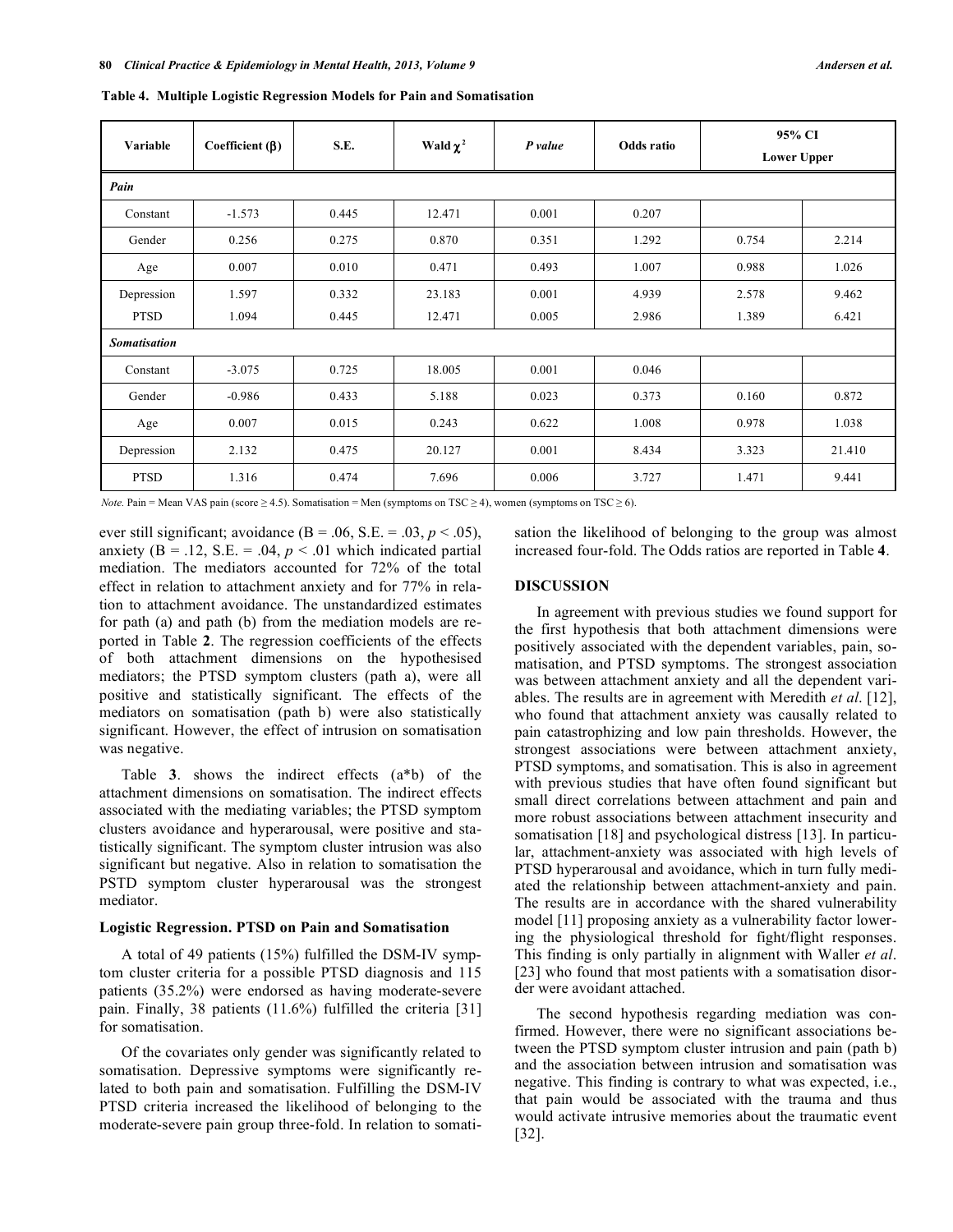In agreement with earlier findings, the present study also indicates that attachment insecurity may be a diathesis for problematic adjustment to pain. The attachment dimensions seem to contribute to the experience of pain and somatisation by triggering different cognitive, behavioural, and emotional regulatory mechanisms. Identifying some of these possible mechanisms maintaining elevated levels of pain and somatisation after whiplash injury may have important clinical implications for treatment planning.

It is reasonable to assume that attachment-anxiety contributes to the experience of pain and somatisation via elevated levels of arousal and muscle tension, which is known to worsen pain. Also, elevated levels of PTSD hyperarousal may increase anxiety, leading to muscle tension and avoidance behavior which maintains and exacerbates the pain condition. Moreover, negative affect may be an important general vulnerability factor exacerbated by attachment anxiety. Finally, attachment-avoidance may contribute negatively to adjustment after whiplash injury by increasing both PTSD and pain avoidance behavior [11, 16].

The strongest mediator between both the attachment dimensions, and pain and somatisation was hyperarousal symptoms. This finding is in agreement with Buitenhuis *et al*. [6] and Liedl *et al*. [34] who found that hyperarousal symptoms within 1-month post injury were the most important risk factor for persistent whiplash symptoms at 6- and 12-months post injury. The robustness of hyperarousal symptoms as important risk factors, were further supported by Andersen *et al*. [19], who found that the severity of hyperaroual symptoms were strongly related to pain, somatisation, and whiplash symptoms, more than 5-years after the whiplash injury. The third hypothesis was also confirmed. In agreement with other studies, PTSD was an important predictor of both pain [5, 6] and somatisation [35]. However, the level of depressive symptoms was the single best predictor of pain and somatisation.

It is still debateable whether attachment insecurity is a pre-trauma vulnerability factor affecting the perception and development of pain or whether the traumatic experience and the pain condition, in-itself, increases attachment insecurity. However, in a recent experimental setting it was found that attachment anxiety measured prior to a coldpressor task was associated with lower pain thresholds, stress and pain catastrophizing [12]. It is important to highlight that it is unlikely that a whiplash injury affects the attachment orientation within a few short weeks. Also, in a recent study, it was found that motor vehicle accidents did not affect attachment orientations as only interpersonal traumas had an impact [46].

#### **Limitations and Strengths**

The present study has several limitations. The first being, that the results are based on cross-sectional data only. Secondly, since patients were included early after their injury (median time 19 days) it is most possible that a substantial number recover spontaneously within the following weeks. Hence, it is not possible to make any strong predictions about the risk of developing persistent symptoms. Although attachment orientations are thought to be relatively stable traits, truly investigating attachment insecurity as a vulner-

#### PTSD Symptoms Mediate the Effect of Attachment<br>
Clinical Practice & Epidemiology in Mental Health, 2013, Volume 9 81

ability factor requires a longitudinal design, which measures attachment prior to the accident. Another limitation is the response rate. It is possible that the response may be biased toward those representing the least symptomatic cohort as those may be the individuals who return the questionnaire. However, we found no differences between responders and non-responders regarding gender, age and WAD grade. Compared to other studies we would have expected a higher prevalence of possible PTSD cases. Furthermore, the level of attachment insecurity was low compared to the general population. The use of self report measures is a further limitation. Finally, given the acute state one could also argue that a measure of acute stress disorder would be more appropriate. However, the aim of the present study was to investigate the mediating role of the PTSD symptom clusters in relation to somatisation and pain after sub-acute whiplash injury. Despite these limitations the present study has several strengths. A major strength is that the data represents a total cohort of consecutive whiplash patients referred to a large Danish emergency room. Moreover, all patients were carefully screened for whiplash grade at the initial contact with the physician. Also the use of mediation analysis gives more detailed knowledge about interacting mechanisms.

#### **CONCLUSION**

With PTSD symptoms and somatisation representing important features of the whiplash associated disorder, traditional pain management may miss important features. Clinicians may be misguided in their interventions, because patients with symptoms of whiplash, may primarily seek treatment for pain complaints. In relation to affect regulation, factors such as PTSD, somatisation, and attachment insecurity may be overlooked despite being highlighted as potential vulnerabilities. Indeed, cognitive behavioural therapy has been found effective for many PTSD sufferers [47], however when the trauma is associated with persistent pain less improvement is found [48]. Thus, when treating whiplash patients for PTSD, the clinician may need to target hyperarousal and avoidance symptoms to a larger extent than intrusive memories. Other problems associated with PTSD, such as affect dysregulation (high attachment-anxiety), dissociation, somatisation, and difficulties with trust and intimacy (attachment-avoidance) may also maintain the two conditions; this is why they should be addressed in treatment. Persistent symptoms after whiplash injury are often characterised as medically unexplained symptoms leading to stigmatisation by not acknowledging the pain as "real" pain but pain with a psychological origin. Acknowledging that PTSD is part of the aetiology, involved in explaining persistent symptoms after whiplash trauma, may help sufferers to gain early and more suited treatment which in turn may prevent the condition from becoming chronic.

#### **CONFLICT OF INTEREST**

The authors confirm that this article content has no conflicts of interest.

#### **ACKNOWLEDGEMENTS**

We would like to thank the Danish Society for Polio, Traffic, and Accident Victims and its members for their sup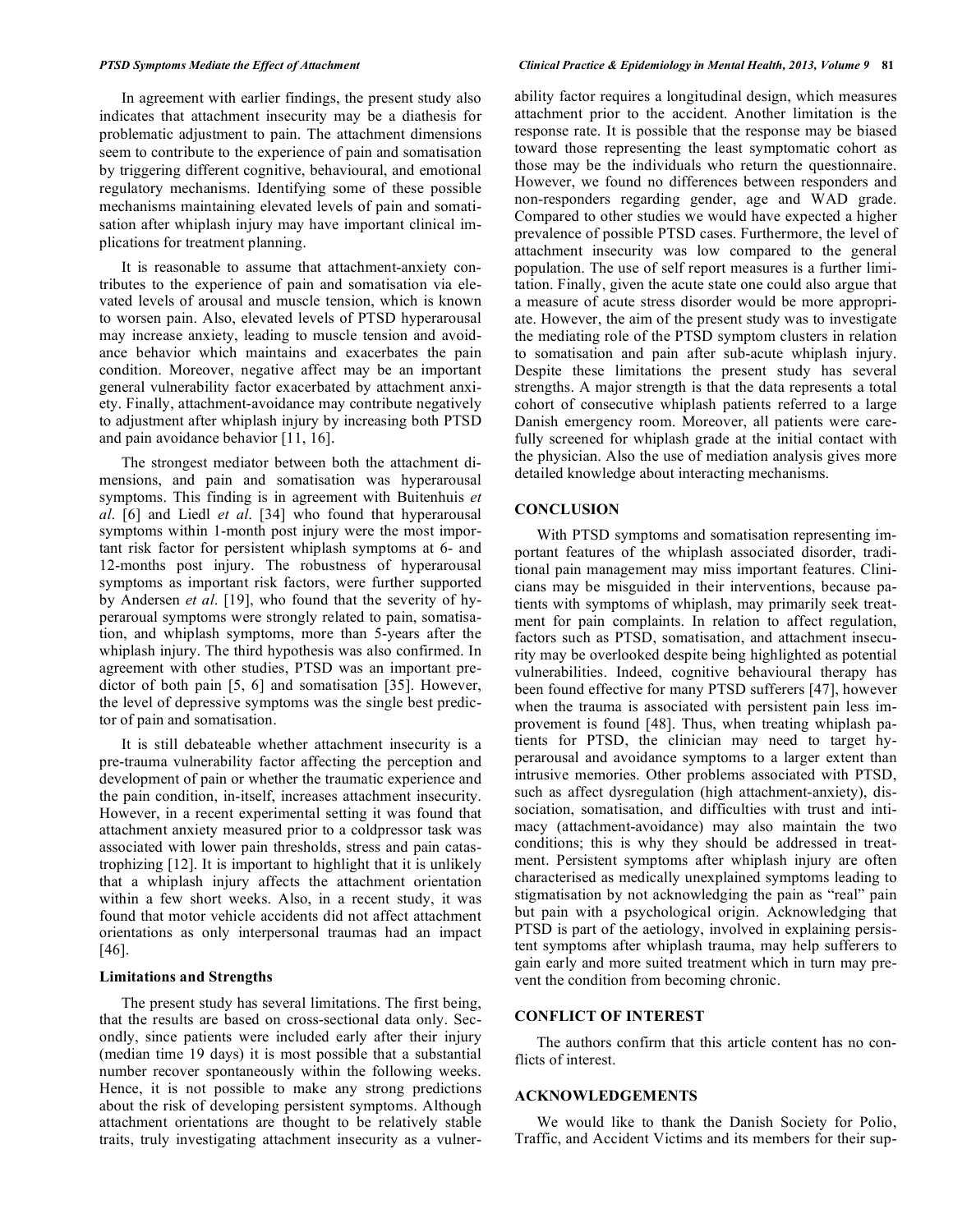port in the present study. In addition, we would like to extend our gratitude to Allevia - Multidisciplinary Pain Centre, Denmark for their support.

#### **REFERENCES**

- [1] Caroll LJ, Holm LW, Hogg-Johnson S, *et al*. Course and Prognostic Factors for Neck Pain in Whiplash-Associated Disorders (WAD). Results of the Bone and Joint Decade 2000-2010 Task Force on Neck Pain and Its Associated Disorders. Eur Spine J 2008; 17(Suppl 1): S83-S92.
- [2] Spitzer WO, Skovron ML, Salmi LR, *et al*. Scientific monograph of Quebec Task Force on whiplash associated disorders: redefining "whiplash" and its management. Spine 1995; 20: 1S-73S.
- [3] Sterling M. Clinical presentation of whiplash associated disorders. In: Sterling M, Kenardy J, Eds. Whiplash, evidence base for clinical practice. Australia: Elsevier 2011; pp. 9-15.
- [4] Sterling M, Kenardy J, Jull G, Vicenzino B. The development of psychological changes following whiplash injury. Pain 2003; 106: 481-9.
- [5] Sterling M, Jull G, Vicenzino B, Kenardy J, Darnell R. Physical and psychological factors predict outcome following whiplash injury. Pain 2005; 114: 141-8.
- [6] Buitenhuis J, de Jong PJ, Jaspers JP, Groothoff JW. Relationship between posttraumatic stress disorder symptoms and the course of whiplash complains. J Psychosom Res 2006; 61: 681-9.
- [7] Kamper SJ, Rebbeck TJ, Maher CG, McAuley JH, Sterling M. Course and prognostic factors of whiplash: a systematic review and meta-analysis. Pain 2008; 138: 617-29.
- [8] Benoit M, Bouthillier D, Moss E, Rousseau C, Brunet A. Emotion regulation strategies as mediators of the association between level of attachment security and PTSD symptoms following trauma in adulthood. Anxiety Stress Coping 2010; 23: 101-18.
- [9] Elwood LS, Hahn KS, Olatunji BO, Williams NL. Cognitive vulnerabilities to the development of PTSD: a review of four vulnerabilities and the proposal of an integrative vulnerability model. Clin Psychol Rev 2009; 29: 87-100.
- [10] Van der Kolk BA, Pelcovitz D, Roth S, Mandel FS, McFarlane A, Herman JL. Dissociation, somatization, and affect dysregulation: the complexity of adaptation of trauma. Am J Psychiatry 1996; 153(7 Suppl): 83-93.
- [11] Asmundson GJ, Coons MJ, Taylor S, Katz J. PTSD and the experience of Pain: research and clinical implications of shared vulnerability and mutual maintenance models. Can J Psychiatry 2002; 47: 930-7.
- [12] Meredith PJ, Strong J, Feeney JA. The relationship of adult attachment to emotion, catastrophizing, control, threshold and tolerance, in experimentally-induced pain. Pain 2006; 120: 44-52.
- [13] Meredith P, Ownsworth T, Strong J. A review of the evidence linking adult attachment theory and chronic pain: Presenting a conceptual model. Clin Psychol Rev 2008; 28: 407-29.
- [14] Bowlby J. Attachment and loss. New York, NY, US: Basic Books 1980.
- [15] Bartholomew K, Horowitz LM. Attachment styles among young adults: a test of a four-category model. J Pers Soc Psychol 1991; 61: 226**-**44.
- [16] Mikulincer M, Shaver PR. Attachment in adulthood: Structure, dynamics, and change. New York, NY, US: Guilford Press 2007.
- [17] Hunter JJ, Maunder RG. Using attachment theory to understand illness behavior. Gen Hosp Psychiatry 2001; 23: 177-82.
- [18] Schmidt S, Strauss B, Braehler E. Subjective physical complaints and hypochondriacal features from an attachment theoretical perspective. Psychol Psychother 2002; 75: 313-32.
- [19] Andersen, ET, Elklit A, Vase L. The relationship between chronic whiplash-associated disorder and posttraumatic stress: attachmentanxiety may be a vulnerability factor. Eur J Psychotrauma 2011; 2:DOI: 10.3402/ejpt.v2i0.5633.
- [20] Waldinger RJ, Schulz MS, Barsky AJ, Ahern DK. Mapping the road from childhood trauma to adult somatization: the role of attachment. Psychosom Med 2006; 68: 129-35.
- [21] Ciechanowski PS, Walker EA, Katon WJ, Russo JE. Attachment theory: a model for health care utilization and somatisation. Psychosom Med 2002; 64: 660-7.
- [22] McFarlane AC. The long-term costs of traumatic stress: intertwined physical and psychological consequences. World Psychiatry 2010;  $9: 3-10.$
- [23] Waller E, Scheidt CE. Somatoform disorders as disorders of affect regulation: A development perspective. Int Rev Psychiatry 2006; 18(Suppl 1): 13-24.
- [24] Maunder RG, Hunter JJ. Attachment and psychosomatic medicine: developmental contributions to stress and disease. Psychosom Med 2001; 63: 556-67.
- [25] Wearden A, Perryman K, Ward V. Adult attachment, reassurance seeking and hypochondriacal concerns in college students. Health Psychol 2006; 11: 877-86.
- [26] Feeney JA, Ryan SM. Attachment style and affect regulation: Relationships with health behavior and family experiences of illness in a student sample. Health Psychol 1994; 13: 334-45.
- [27] Hall AM, Kamper SJ, Maher CG, Latimer J, Ferreira ML, Nicholas MK. Symptoms of depression and stress mediate the effect of pain on disability. Pain 2011; 152: 1044-51.
- [28] Tremblay I, Sullivan MJ. Attachment and pain outcomes in adolescents: the mediating role of pain catastrophizing and anxiety. J Pain  $2010:11:160-71$
- [29] Otis JD, Pincus DB, Keane TM. Comorbid Chronic Pain and Posttraumatic Stress Disorder Across the Lifespan: A Review of Theoretical Models. In: Young G, Kane AW, Nicholson K, Eds. Psychological knowledge in court: PTSD, pain, and TBI. New York, NY, US: Springer Science + Business Media 2006; pp. 242-68.
- [30] Sterling M, Kenardy J. The relationship between sensory and sympathetic nervous system changes and posttraumatic stress reaction following whiplash injury - a prospective study. J Psychosom Res 2006; 60: 387-93.
- [31] Stam R. PTSD and stress sensitisation: A tale of brain and body part 1: Human studies. Neurosci Biobehav Rev 2007; 31: 530-57.
- [32] Sharp TJ, Harvey AG. Chronic pain and posttraumatic stress disorder: mutual maintenance? Clin Psychol Rev 2001; 21: 857-77.
- [33] Jenewein J, Wittmann L, Moergeli H, Creutzig J, Schnyder U. Mutual influence of posttraumatic stress disorder symptoms and chronic pain among injured accident survivors: a longitudinal study. J Trauma Stress 2009; 22: 540-8.
- [34] Liedl A, O'Donnell M, Creamer M, *et al*. Support for the mutual maintenance of pain and post-traumatic stress disorder symptoms. Psychol Med 2010; 40: 1215-23.
- [35] Andreski P, Chilcoat H, Breslau N. Post-traumatic stress disorder and somatization symptoms: a prospective study. Psychiatry Res 1998; 79: 131-8.
- [36] Engel CC Jr, Liu X, McCarthy BD, Miller RF, Ursano R. Relationship of physical symptoms to posttraumatic stress disorder among veterans seeking care for gulf war-related health concerns. Psychosom Med 2000; 62: 739-45.
- [37] Kimerling R, Clum GA, Wolfe J. Relationships among trauma exposure, chronic posttraumatic stress disorder symptoms, and selfreported health in women: replication and extension. J Trauma Stress 2000; 13: 115-28.
- [38] Collins NL, Read SJ. Adult attachment, working models, and relationship quality in dating couples. J Pers Soc Psychol 1990; 58: 644- 63.
- [39] Briere J, Runtz M. The Trauma Symptom Checklist (TSC-33): Early data on a new scale. J Interpers Violence 1989; 4: 151-63.
- [40] American Psychiatric Association Ed. Diagnostic and statistical manual of mental disorders. 4<sup>th</sup> ed. Washington DC: American Psychiatric Association 1994.
- [41] Mollica RF, Caspi-Yavin Y, Bollini P, Truong T. The Harvard Trauma Questionnaire: Validating a cross-cultural instrument for measuring torture, trauma, and posttraumatic stress disorder in Indochinese refugees. J Nerv Ment Dis 1992; 180: 111-6.
- [42] Turk DC, Melzack R. Handbook of pain assessment. New York, NY, US: Guilford Press 1992.
- [43] Zigmond AS, Snaith RP. The hospital anxiety and depression scale. Acta Psychiatr Scand 1983; 67: 361**-**70.
- [44] Bunting B, Adamson G, Mulhall P. A Monte Carlo examination of an MTMM model with planned incomplete data structures. Struct Equ Modeling 2002; 9: 369-89.
- [45] Preacher KJ, Hayes AF. Asymptotic and resampling strategies for assessing and comparing indirect effects in multiple mediator models. Behav Res Methods 2008; 40: 879-91.
- [46] Sandberg DA, Suess EA, Heaton JL. Attachment anxiety as a mediator of the relationship between interpersonal trauma and post-